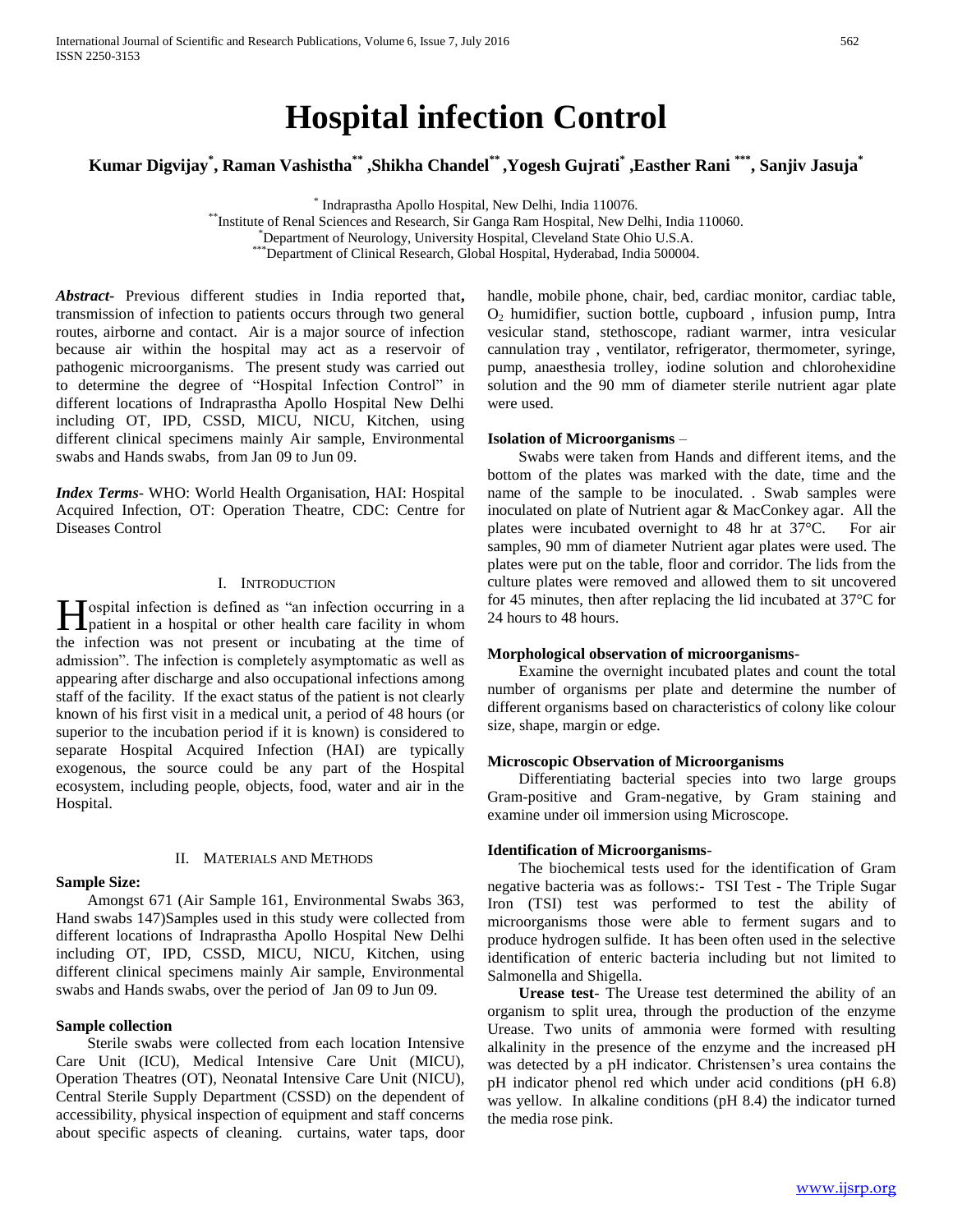**Citrate test**- The citrate test utilized Simmon's citrate media to determine if a bacterium could grow utilizing citrate as its sole carbon and energy source. Simmon's media contained bromthymol blue, a pH indicator with a range of 6.0 to 7.6.

*Staphylococcus and Streptococcus* were differentiated on the basis of catalase test and *Staphylococcus aureus* and *Coagulase negative staphylococcus* were differentiated on the basis of coagulase test.

|                                     |                              | CONS          | Acinetobact<br>er species | P.aeruginosa | S.aureu<br>S | K.aerogeno<br>sa | E.coli | Enterobacter<br>species | Citrobact<br>erspecie |
|-------------------------------------|------------------------------|---------------|---------------------------|--------------|--------------|------------------|--------|-------------------------|-----------------------|
| <b>AIR</b><br><b>SAMPL</b>          | <b>OT</b>                    | 11.80<br>$\%$ | 1.24%                     |              |              |                  |        |                         |                       |
| ${\bf E}$                           | <b>IPD</b><br><b>CSSD</b>    | 1.24%<br>1.8% |                           |              | 0.62%        |                  |        |                         |                       |
|                                     | <b>MICU</b>                  | 0.62%         |                           |              |              |                  |        |                         |                       |
|                                     | <b>NICU</b>                  | 3.10%         |                           |              |              |                  |        |                         |                       |
|                                     | <b>KITCHE</b><br>$\mathbf N$ |               |                           |              |              |                  |        |                         |                       |
|                                     | <b>OT</b>                    | 3.03%         |                           | 0.55%        |              |                  |        |                         |                       |
| <b>ENVIRO</b><br><b>NMENT</b><br>AL | <b>IPD</b>                   |               |                           | 0.27%        |              | 0.27%            |        |                         |                       |
|                                     | <b>CSSD</b>                  | 0.27%         |                           |              |              |                  |        |                         |                       |
| <b>SWAB</b>                         | <b>MICU</b>                  | 1.65%         | 0.27%                     |              |              |                  |        |                         |                       |
|                                     | <b>NICU</b>                  | 2.20%         | 0.82%                     |              | 0.82%        |                  |        |                         |                       |
|                                     | <b>KITCHE</b><br>$\mathbf N$ |               |                           | 0.27%        | 0.27%        | 0.37%            | 0.27%  | 1.10                    | 1.10%                 |
|                                     | <b>OT</b>                    | 3.40%         | 0.68%                     |              | 3.40%        |                  |        |                         |                       |
| <b>HAND</b><br><b>SWAB</b>          | <b>IPD</b>                   | 2.04%         |                           |              | 2.72%        | 0.68%            |        |                         |                       |
|                                     | <b>CSSD</b>                  |               |                           |              |              |                  |        |                         |                       |
|                                     | <b>MICU</b>                  | 2.04%         |                           |              |              | 0.68%            |        |                         |                       |
|                                     | <b>NICU</b>                  |               |                           |              |              |                  |        |                         |                       |
|                                     | <b>KITCHE</b><br>$\mathbf N$ | 13.60<br>$\%$ |                           |              | 4.08%        | 0.68%            | 1.36%  |                         | 0.68%                 |

Bromthymol blue was yellow at acidic pH's (around 6), and gradually changed to blue at more alkaline pH's (around 7.6). Uninoculated Simmon's citrate agar had a pH of 6.9, so it was an intermediate green colour.

 **Indol test**- The test organism was inoculated into tryptone broth, a rich source of the amino acid tryptophan. Indole positive bacteria such as *Escherichia coli* produced tryptophanase, an enzyme that cleaved tryptophan, producing indole and other products. When Kovac's reagent (p-dimethylaminobenzaldehyde) was added to a broth with indole in it, a dark pink colour developed.

 **MR-VP test**- Methyl red-positive organisms produced high levels of acid during fermentation of dextrose, overcome the phosphate buffer system and producing a red colour upon the addition of the methyl red pH indicator. In the Voges-Proskauer test, the red colour produced by the addition of alpha naphthnol and potassium hydroxide to cultures of certain microbial species was due to the ability of the organisms to produce a neutral end product, acetoin (acetylmethylcarbinol), from the fermentation of dextrose. The acetoin is oxidized in the presence of oxygen and alkali to produce a red colour. This was a positive Voges-Proskauer reaction.

 Bacterial identification done on the basis of all above biochemical reactions and in case of gram positive bacteria,

 **Catalase test**- The catalase test was used to detect the presence of catalase enzymes by the decomposition of Hydrogen peroxide to release oxygen and water. Hydrogen peroxide was formed by some bacteria as an oxidative end product of the aerobic breakdown of sugars. If allowed to accumulate it was highly toxic, to bacteria and can result in death. Catalase either decomposed hydrogen peroxide or oxidized secondary substrates, but it has no effect on other peroxides.

 **Coagulase test.** - The free coagulase secreted by *S.aureus*  reacts with coagulase reacting factor (CRF) in plasma to forma complex, which was thrombin. This converted fibrinogen to fibrin resulting in clotting of plasma.

 **Oxidase test** –This test used in microbiology to determine if a bacterium produced certain cytochrome c oxidases. It used disks impregnated with a reagent such as *N, N, N′, N′* tetramethyl-*p*-phenylenediamine (TMPD) or *N, N*-Dimethyl-*p*phenylenediamine (DMPD), which was also a redox indicator. The reagent was a dark blue to maroon colour when oxidized, and colourless when reduced.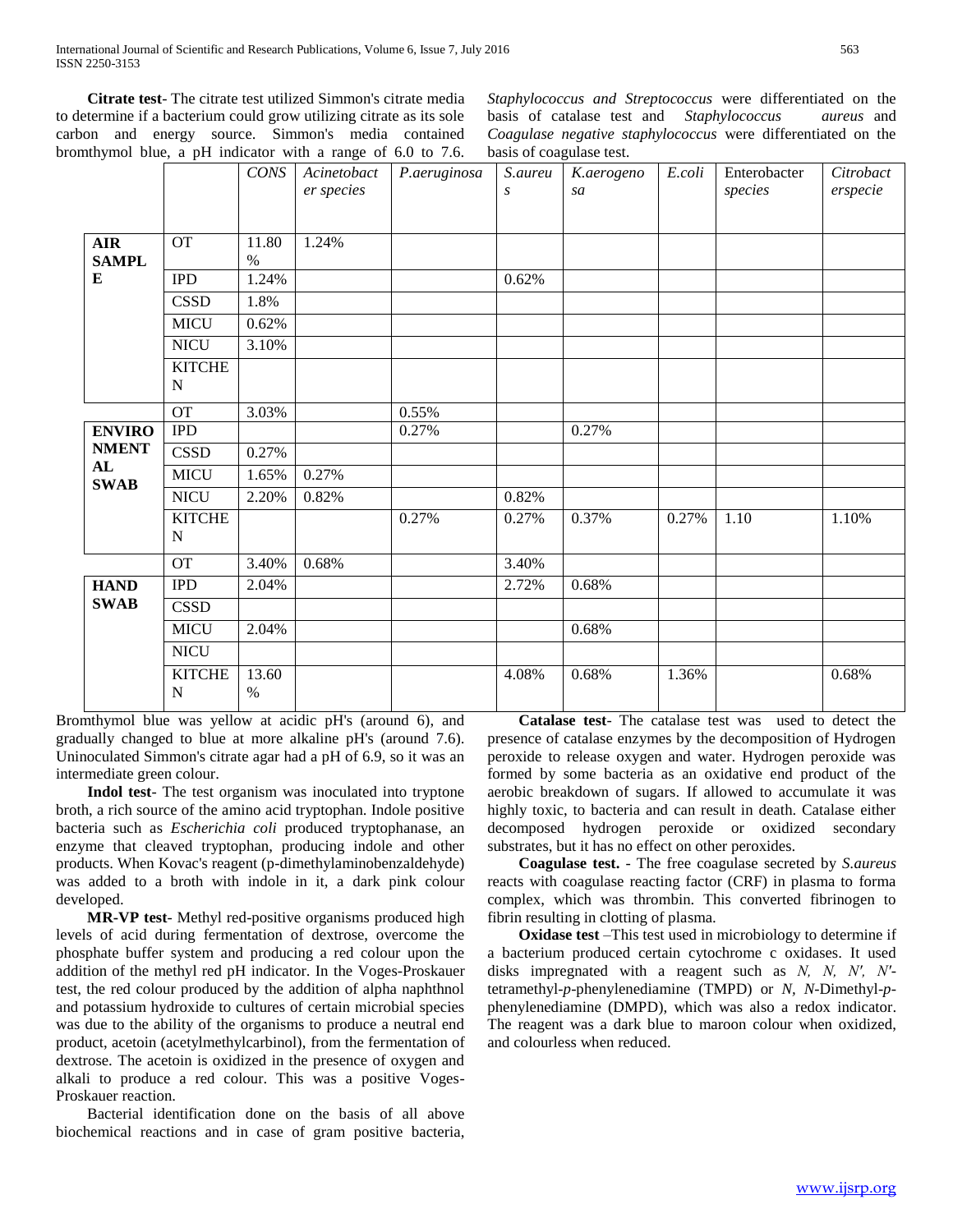## III. EXPERIMENTAL RESULTS

 The Hand swabs, Environmental swabs and Air samples were collected between Jan 09 to Jun 09 from different locations of Indraprastha Apollo Hospital. The data are as follows-

 **1. HAND SWABS-** Total 147 hand swabs were collected from different locations, OT (49), IPD (24), CSSD (7), MICU (10), NICU (14) and Kitchen (42). In which 39.45% results positive and 60.54% were negative for growth.

 **2. Air samples-** Total 161 Air samples were collected from different locations OT (119), IPD (4), CSSD (11), MICU (13) and NICU (14). In which 44.0% positive and 56.0% were negative for growth.

# **The no. of times organisms isolated were as follows-**

## **3. Environmental swabs**

 Total 363 Environmental swabs were collected from different locations, OT (134), IPD (36), CSSD (13), MICU (42), NICU (94) and Kitchen (44), of Indraprastha Apollo Hospital, New Delhi In which 30.85% swab items were positive and 69.14 % were negative;

 The microorganisms isolated and identified are – *Coagulase negative staphylococcus, Staphylococcus aureus, Pseudomonas aeruginosa, Klebsiella aerogens, Acinetobacter species, Citrobacter species, Escherichia coli and Enterobacter specie.* 

|                      |                         | THE HO, OF HIRES OF GALLISHIS ISOLATED WELE AS TOHOWS-       |                                                                        |                    |                                                            |                                                                                |                                                                                                                                                   |
|----------------------|-------------------------|--------------------------------------------------------------|------------------------------------------------------------------------|--------------------|------------------------------------------------------------|--------------------------------------------------------------------------------|---------------------------------------------------------------------------------------------------------------------------------------------------|
| S.<br>N <sub>o</sub> | Specimen<br>types       | <b>OT</b>                                                    | <b>IPD</b>                                                             | <b>CSSD</b>        | <b>MICU</b>                                                | <b>NICU</b>                                                                    | <b>KITCHEN</b>                                                                                                                                    |
| 1                    | Air sample              | CONS(19)<br>Acinetobacterspeci<br>es(2)                      | S.aureus<br>(1), CONS(2)                                               | <b>CONS</b><br>(3) | <b>CONS</b><br>(1)                                         | <b>CONS</b><br>(5)                                                             |                                                                                                                                                   |
| $\overline{2}$       | Environmen<br>tal swabs | CONS(11)<br>P. aeruginosa(2)                                 | CONS(9)<br>S. aureus(1), K. aerog<br>$inosa(1)$ , Acinetobac<br>ter(1) | <b>CONS</b><br>(1) | <b>CONS</b><br>$(6)$ ,<br>Acineto-<br>bacter<br>species(1) | <b>CONS</b><br>$(8)$ , S. aureus $($<br>3),<br>Acinetobacte<br>rspe<br>cies(3) | CONS(3), Esch. coli(1),<br>P.aerugin-<br>osa(1), S. aureus(1), K. aer<br>ogenosa(5), Enterobacter<br>$species(4)$ , Citrobactersp<br>$ecies(4)$ . |
| 3                    | Hand swabs              | $CONS(5)$ ,<br>S. aureus(5), Acineto<br>bacter species $(1)$ | S.aureus<br>(4), CONS(3),<br>K.aerogenous(1)                           |                    | CONS<br>$(3)$ , K.aerog<br>$inosa(1)$ ,                    |                                                                                | S. aureus $(6)$ , CONS $(20)$ ,<br>Esch.coli<br>(2),<br>K.aerogenos<br>$(1)$ , Citrobacter<br>species(1)                                          |

# IV. DISCUSSION

 In this study, we collected 147 Hand swabs from different staff of Indraprastha Apollo Hospital in which 39% swab samples were positive.In positive cultures 58% were nonpathogenic i.e. Coagulase negative staphylococcus (CONS) and 42% are pathogenic organisms (S.aureus-28%, Klebsiella aerogens-6%, Esch.coli-4%, Citrobacter species 2% and Acinetobacter species 2%) isolated. But the Hand swabs collected from NICU and CSSD, no growth were obtained. The result shows that proper hand hygiene can reduce the rate of nosocomial infection. At the University of Geneva, hospital-wide program promoting hand hygiene helped lower the hospitalacquired infection rate from 17 percent to 10 percent between 1994 and 1998<sup>2,3</sup>.

 Total 161 Air samples were collected in which 56% samples positive and 44% negative. In positives cultures 91% are non pathogenic Coagulase negative staphylococcus i.e. CONS and 10% pathogenic organisms (S.aureus 3% and Acinetobacter

species 6%) are isolated. In one study 344 samples taken from seven different operation theatres were processed and the isolates were *Staph aureus* (16%), *Coagulase negative Staph* (26.7%), *Acinetobacter* spp. (2.03%) and *Klebsiella* spp. (0.3%) <sup>4</sup> .

 Total 363 Environmental samples were collected in which 30% samples positive and 70% samples are negative. In positive samples 59% are non pathogenic i.e. CONS and 41% pathogenic organisms (Pseudomonas aeruginosa 4% , S. aureus-7% , Klebsiella aerogens 8% ,Acinetobacter species 8% , Citrobacter species 6%, Enterobacter species 6% Escherichia coli 2% ), are isolated. But we were not found multidrug resistant organisms like MRSA.

## V. CONCLUSION

 In "Developing countries like India understand that hospitalacquired infections are a major cause of death and disability for patients as per study done by WHO. Today over 1.4 million people worldwide are suffering from infections acquired in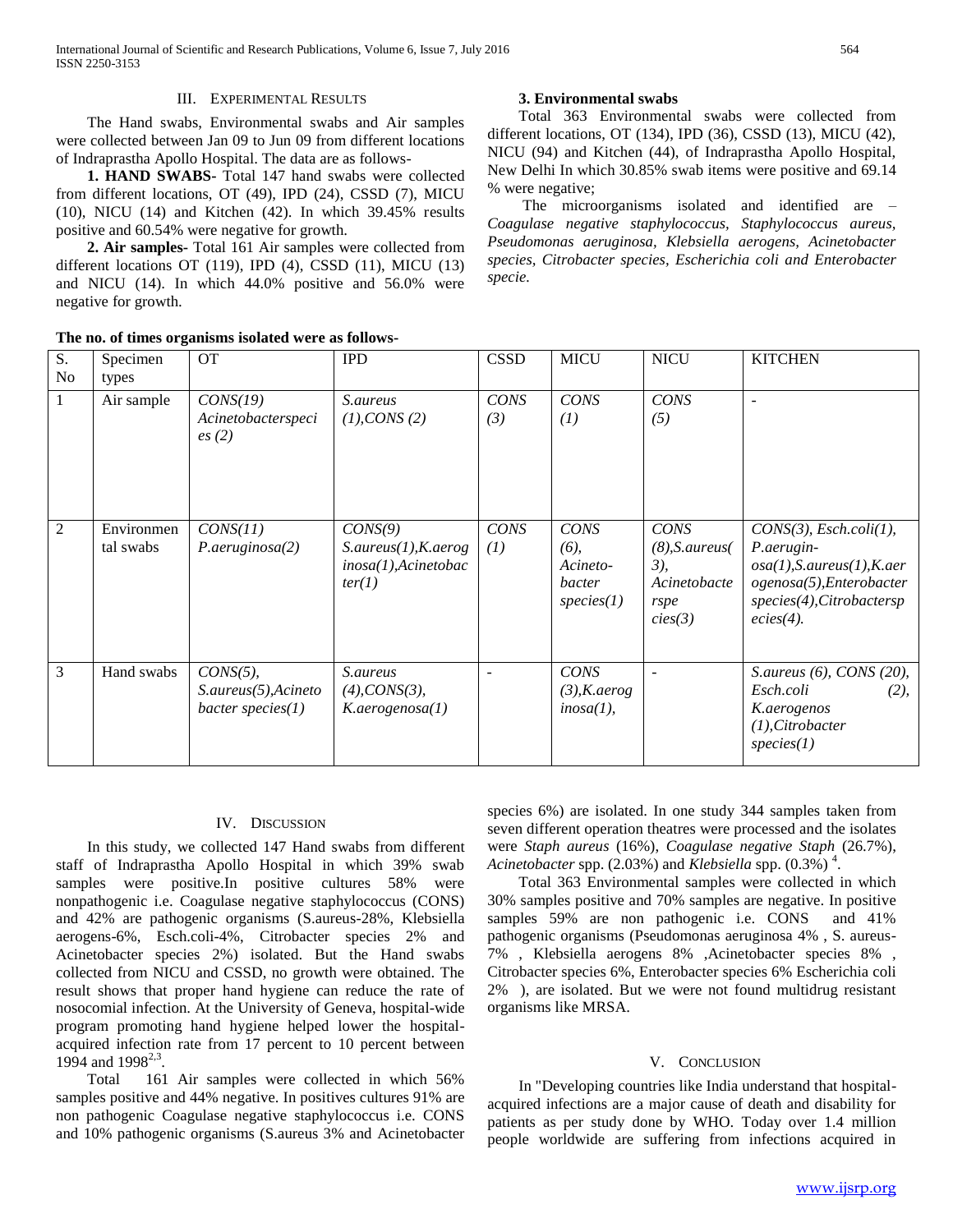hospitals. Global and collective efforts by the health-care community are dearly needed today more than ever to limit the number of hospital acquired infections cases," said Dr. Rosenthal<sup>5</sup>.

 Figures coming from India are alarming with hospital infections rate at over 25 per cent. Here hospital acquired infections kill more people than any other form of accidental death and In Italy , in the 2000s, about 6.7 % of hospitalized patients were infected. In Switzerland, about 70,000 hospitalized patients are affected by nosocomial infections (between 2 and 14% of hospitalized patients).Nosocomial infections are estimated to more than double the Mortality and Morbidity risks of any admitted patient<sup>7</sup>.

 Nearly One-third of nosocomial infections can be prevented by a well organized infection Control Program. But only less than  $10\%$  are actually prevented $8$ .

 The research team identified more than 120 studies linking infection to the built environment of the hospital. Transmission of infection to patients occurs through two general routes*: airborne and contact*. The research literature shows that the design of the physical environment strongly impacts hospitalacquired infection rates by affecting both airborne and contact transmission routes<sup>9</sup>.

 The goals of Hospital infection control programs are: Monitoring of hospital-associated infections; Training of staff in prevention and control of HAI; Investigation of outbreaks; Controlling the outbreak by rectification of technical lapses, if any; Monitoring of staff health to prevent staff to patient and patient to staff spread of infection; Advice on isolation procedures and infection control measures; Infection control audit including inspection of waste disposal, laundry and kitchen, and Monitoring and advice on the safe use of antibiotics $^{10}$ . Infection control organizations in the hospital:

- Infection Control Committee (ICC)
- Infection Control Team (ICT)
- Infection Control Officer (ICO)
- Infection Control Nurse (ICN)
- Infection Control Manual (ICM)

 The prevention of Hospital Acquired Infection (HAI) is a real challenge so specific prevention programs are developed in most of the countries.

 Nosocomial infections are a major healthcare problem in Europe, Japan, and the developing world. Many of these infections are linked to the use of indwelling medical devices such as endotracheal tubes, central venous catheters and urinary  $catheters<sup>11</sup>$ .

 The Center for Disease Control and Prevention (CDC) released new guidelines that advise the use of alcohol-based hand rubs to protect patients in health care settings. "Clean hands are the single most important factor in preventing the spread of dangerous germs and antibiotic resistance in health care settings," said Dr. Julie Gerberding, director of the CDC. "More widespread use of these products that improve adherence to recommended hand hygiene practices will promote patient safety and prevent infections."<sup>12</sup>.

 Infections acquired in hospitals are becoming more virulent and more resistant to the antibiotics typically used to fight them. Data indicate up to 70% of acquired infections are antibiotic resistant<sup>13</sup>. One of the deadliest types of antibioticresistant bacteria is methicillin-resistant Staphylococcus aureus, commonly referred to as MRSA. The percentage of Staph infections that are resistant to antibiotics has risen from 22 percent in 1997 to over 60 percent in  $2007<sup>14</sup>$ .

 The Centers for Disease Control (CDC) estimates that MRSA kills approximately 19,000 people per year. Prevalence of other multidrug-resistant bacteria, or "superbugs", is also increasing, including that of vancomycin-resistant enterococci (VRE) which, in 1997, was found in approximately 15 percent of hospital patients (up from less than 1 percent in 1990). Clostridium difficile (C. diff), another dangerous superbug, is also on the rise; CDC estimates there are 5, 00, 000 cases annually in the U.S., up from 1, 50,000 cases in  $2001^{15}$ .

 24 July 2006, The Journal of Hospital Infection showed that 38% of the research sample of 71 health professionals failed to wash their hands after contact with MRSA patients, while 25% failed to wash their hands after contact with faeces and 38% failed to wash their hands after contact with  $b$ lood<sup>16</sup>.

 The hospital environment also harbours methicillin-resistant Staphylococcus aureus (MRSA) but is not generally regarded as a major source of MRSA infection. One study has taken in surgical wards of a London teaching hospital affected by MRSA. In this, MRSA contamination, measured by surface swabbing, taken before and after terminal cleaning that complied with UK national standards, or hydrogen peroxide vapour decontamination. Seventy-four percent of 359 swabs taken before cleaning yielded MRSA, 70% by direct plating. After cleaning, all areas remained contaminated, with 66% of 124 swabs yielding MRSA, 74% by direct plating. In contrast, after exposing six rooms to hydrogen peroxide vapour, only one of 85 (1.2%) swabs yielded MRSA, by enrichment culture only. The hospital environment can become extensively contaminated with  $MRSA$  that is not eliminated by standard cleaning methods<sup>17</sup>.

 Hands are the most common routes for transmission of infections. Efforts to improve hand hygiene involve more than the duration of hand washing-they should address disinfectants used, fingernail cleanliness, jewelry worn, and shirtsleeve length. Several low-cost interventions help minimize the spread of infections; alcohol-based hand rubs are especially effective. Improvement programs should address hand hygiene  $compliance<sup>18</sup>$ .

 At the University of Geneva, hospital-wide program promoting hand hygiene, helped lower the hospital-acquired infection rate from 17 percent to 10 percent between 1994 and 1998<sup>19</sup>.

 A 2007 study from John Hopkins showed that using simple checklists as reminders about basic hygiene such as hand washing and about proper draping, gloving and masking reduced the central intravenous line infection rate by 66 percent in  $ICUs<sup>20</sup>$ .

 The absolute indications for hand washing with plain soaps and detergents versus hand washing with antimicrobialcontaining products are not known because of the lack of wellcontrolled studies comparing infection rates when such products are used. However In one study, hospital-acquired infections were reduced 25% by hand washing with soap plus antiseptic compared to a control group who washed with soap alone<sup>21</sup>.

 Comparison of Two Paediatric Wards contaminated with Gastro enteric Viruses over a Winter Season- this study was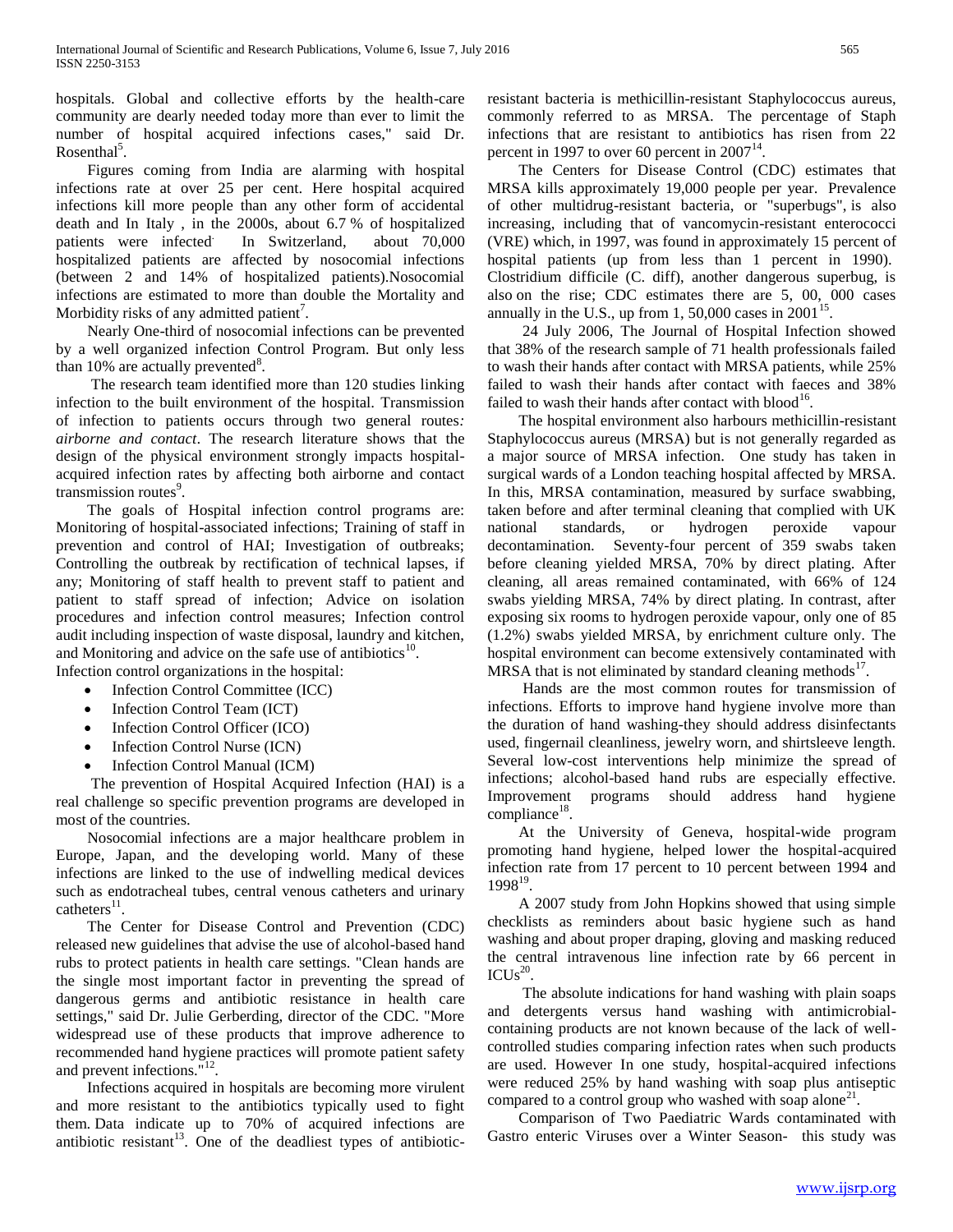taken 27 January 2006 to 17 February 2006,in one ward total 90% results were positive within this period in which 41% of swabbing samples positive for one of the three enteric viruses. During the same period, another ward also had its peak of enteric virus environmental contamination, with 70% of all the positive swabs were detected during this time in which 36% of swabs positive for enteric viruses; however, only. In both wards during this period (76%) of the swabs were positive for Rotavirus<sup>22</sup>.

 Contamination of the air by fungi at the Transplant Intensive Care Unit (ICU) of the University Hospital in Hradec KrálovÈ was investigated in 2004. Air samples were taken from the patient's breathing zone in the single rooms. The majority of the air samples (64%) from the Transplant ICU were free of fungi and 36% samples were positive in which Only Cladosporium spp., Penicillium spp. and Mucor spp. were found though rarely with the load ranging from 2 to 26  $\text{CFUám}^{23}$ .

 Air bacterial isolations from operation theatres in a tertiary care hospital in India- in these study 344 samples taken from seven different operation theatres were processed and the isolates were *Staph aureus* (16%), *Coagulase negative Staph* (26.7%), *Acinetobacter* spp. (2.03%) and *Klebsiella* spp. (0.3%). Term 'contaminants' is used for isolates other than  $\overline{Pathogens}^{24}$ .

 One study in a US teaching hospital, samples taken from rooms and ICU revealed pathogens i.e. *Pseudomonas aeruginosa*, *Stenotrophomonas maltophilia*, *Serratia marcescens*, *Sphingomonas paucimobilis* and *Citrobacter*  amalonaticus<sup>25</sup>.

 Different studies show that in hospitals**,** Transmission of infection to patients occurs through two general routes*: airborne and contact*. Air is a major source of infection Because Air within the hospital may act as a reservoir of pathogenic microorganisms which are transmitted by the patients.

 Frequent agents those are found in air are Staphylococcus aureus, Streptococcus pneumoniae, Pseudomonas aeruginosa, Enterobacter, Klebsiella, Escherichia coli and Haemophilus influenzae. Other less frequent agents are enterococci, streptococci other than S. pneumoniae, Serratia marcescens, Citrobacter freundii, Acinetobacter sp. and Xanthoomnas sp.

In this study we find out different species, 90% are non pathogenic Coagulase negative staphylococci i.e. CONS and 10% pathogenic organisms in which S.aureus 3% and Acinetobacter species 6% are isolated. But in another study S. aureus 16% and 2.03% Acinetobacter species were isolated.

 Hands are also the major source of transmission of infections between patient to patient and health care workers to patients but basic hygiene such as hand washing, gloving and masking can reduced the nosocomial infections.

 The frequent organisms those are found in hands are Staphylococcus aureus, Escherichia coli, Coagulase negative staphylococcus, Klebsiella, Acinetobacter species etc.

 The prevention of nosocomial infections requires a systematic, multidisciplinary approach. This is usually achieved under the leadership of an institutional infection-control program. The principle activities of such a program include surveillance, outbreak management, policy development, and expert advice. An optimal program may decrease the incidence of nosocomial infections by 30 to 50 percent.

 The final analysis prevention of HAI rests on a proper understanding of aseptic practices and meticulous attention to hygienic principles. Sir Willium Osler's aphorism that '*Soap, water, and commonsense are the best disinfectants'* applies even today in the context of the hospital acquired infection<sup>26</sup>.

#### **REFERENCES**

- [1] G. Ducel, J. Fabry, L. Nicolle, Prevention of hospital-acquired infections A practical guide 2nd edition WHO/CDS/CSR/EPH/2002.12
- [2] WHO guidelines on hand hygiene in health care: A summary. 2014. Mar 10, Available from: http://www.whqlibdoc.who.int/hq/2009/WHO\_IER\_PSP\_2009.07\_eng.pdf.
- [3] Guideline for Hand Hygiene in Health-Care Settings: Recommendations of the Healthcare Infection Control Practices Advisory Committee and the HICPAC/SHEA/APIC/IDSA Hand Hygiene Task Force. MMWR 2002; 51(No. RR-16)
- [4] Kaur N, Hans C. air bacterial isolations from operation theatres in a tertiary care hospital in india. Journal of Clinical and Diagnostic Research 2007 April; 2:87-89
- [5] Sensitising people about hospital- acquired infections: The hindu. 9, 2006
- [6] Lai YY, Li Y, Lang J, Tong X, Zhang L, Fang J; et al. Metagenomic Human Repiratory Air in a Hospital Environment, 2015, PLOS One
- [7] Rubina Shaheen, Hospital Infection Control Programme: An Overview, 2005;3
- [8] Kathleen Trochelman, Nancy Albert, Jacqueline Spence, Terri Murray, Ellen Slifcak, Patients and Their Families Weigh in on Evidence-Based Hospital Design
- [9] Ezekiel Uba Nw ose, Charles Darwin Quality in Diagnostic Microbiology: Experiential Note to Emphasize Value of Internal Control Programs, N Am J Med Sci. Feb 2013; 5: 82–87.
- [10] Guidelines for prevention of catheter-associated urinary tract infections. Available from: http://www.cdc.gov/hicpac/pdf/CAUTI/CAUTIguideline2009final.pdf .
- [11] "CDC releases new hand-hygiene guidelines.(U.S. Centers for Disease Control and Prevention)." Medical Letter on the CDC & FDA. NewsRX. 2002. HighBeam Research. 18 Jun. 2016 , https://www.highbeam.com.
- [12] Recent News Reports about VRE, Hospital-Acquired Infections and Antibiotic-Resistant Infections Available from: www.gentlebirth.org/vre/vrenews.html
- [13] Hospital-acquired infections FAQ Available from: www.ncsl.org/research/health/hospital-acquired-infections-faq.aspx
- [14] Greg Link Virginia Dize, Donna Folkemer Carla Curran. Family caregiver support state facts at a glance. 2005 Available from: www.ncsl.org/portals/1/documents/health/forum/item0166605.pdf
- [15] News report about inadequate hospital hand hygiene is spreading MRSA 2006 Available from: www.news-medical.net/news/2006/07/24/19018.aspx
- [16] G.L Frencha, , , J.A Otterb, K.P Shannona, N.M.T Adamsb, D Watlingb, M.J Parksb.Tackling contamination of the hospital environment by methicillinresistant Staphylococcus aureus (MRSA): a comparison between conventional terminal cleaning and hydrogen peroxide vapour decontamination, Journal of Hospital Infection, May 2004; 1:31–37
- [17] Fiona Bright, Calle Winskog and Roger W Byard, Lethal hypothermia in South Australia, Medical Journal of Australia.2014
- [18] Patient Rooms: A Changing Scene of Healing Research Summary available from: http://www.hermanmiller.com/research/research-summaries/patientrooms-a-changing-scene-of-healing.html
- [19] Dr. Manoj jain We need a carrot-and-stick approach to handwashing, Lubbock Avalanche-Journal: September 04, 2008 available from: www.lubbockonline.com/stories/090408/liv\_328386896.shtml
- [20] Ruth LeTexier, Preventing Infection through Handwashing, infection control today; July 1, 2000, available from: www.infectioncontroltoday.com/articles/071feat2.html
- [21] Chris I. Gallimore,1\* Clive Taylor,2 Andrew R. Gennery,3 Andrew J. Cant,3 Angela Galloway,4 Jacqueline Xerry,1 Juliet Adigwe,1 and Jim J. Gray Contamination of the Hospital Environment with Gastroenteric Viruses: Comparison of Two Pediatric Wards over a Winter Season, journal of clinical microbiology, Sept. 2008; 9:3112–3115
- [22] Mette Krogh Christensen,Jan Kahr Sørensen, Sport or school? Dreams and dilemmas for talented young Danish football players, European Physical Education Review February 2009; 1: 115-133